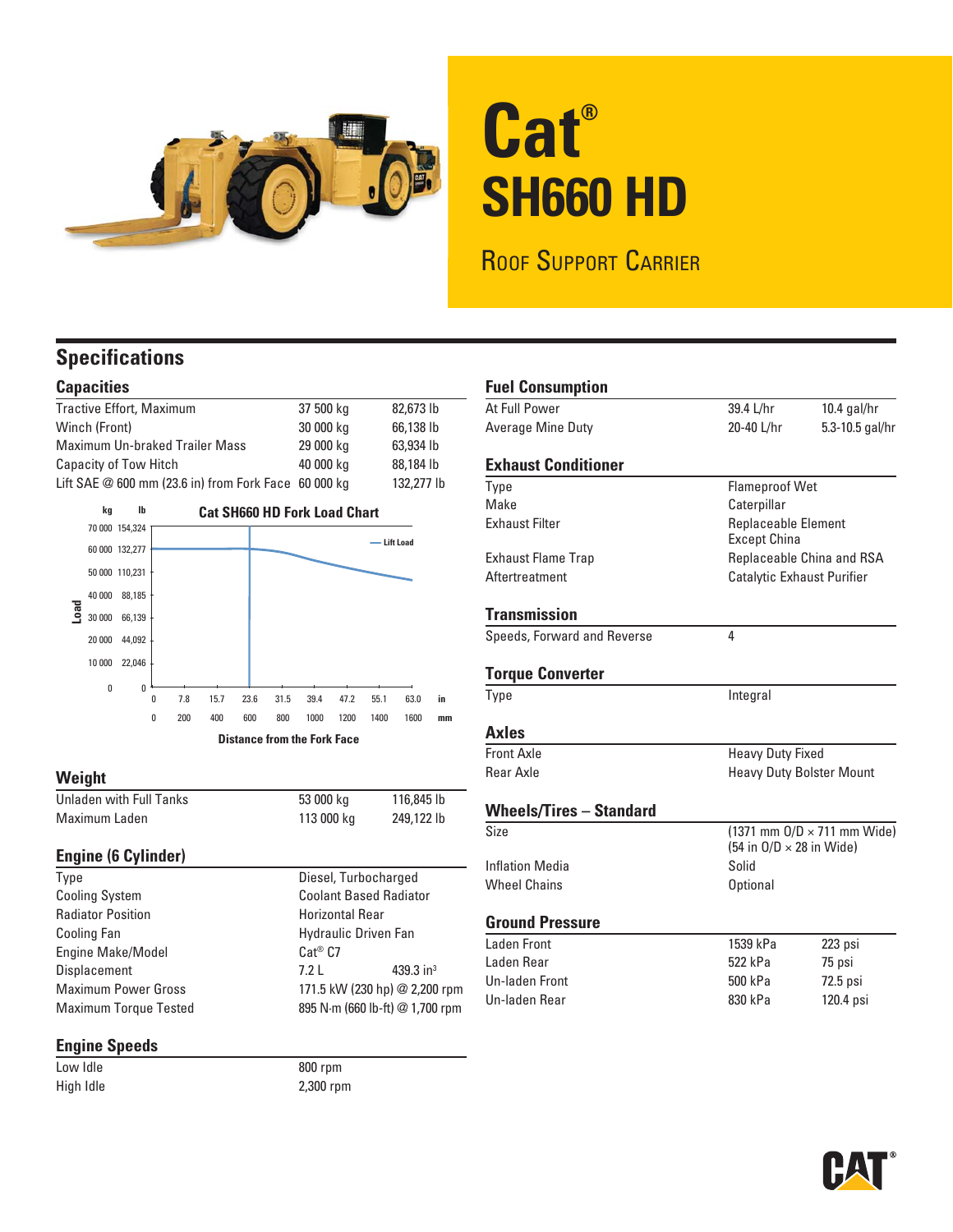### **SH660 HD Roof Support Carrier**

| <b>Service Brake</b>                |                           |                                    | <b>Rated Speed/Ur</b>                   |
|-------------------------------------|---------------------------|------------------------------------|-----------------------------------------|
| Type                                |                           | <b>Totally Enclosed, Wet Type</b>  | 1st Gear                                |
| Application                         | <b>Spring Applied</b>     |                                    | 2nd Gear                                |
|                                     | <b>Hydraulic Released</b> |                                    | 3rd Gear                                |
| <b>Park Brake</b>                   |                           |                                    | 4th Gear                                |
| Type                                |                           | <b>Totally Enclosed, Wet Type</b>  | <b>Maximum Tract</b>                    |
| Application                         | <b>Spring Applied</b>     |                                    |                                         |
|                                     | <b>Hydraulic Released</b> |                                    | kN<br><b>Ibf</b>                        |
|                                     |                           |                                    | 400<br>90,000                           |
| <b>Articulation</b>                 |                           |                                    | 78,750<br>350                           |
| Degrees of Turn Either Side         | 45 Degree                 |                                    | 300<br>67,500                           |
|                                     |                           |                                    | <b>Tractive Effort</b><br>250<br>56,250 |
| <b>Oscillation</b>                  |                           |                                    | 200<br>45,000                           |
| Degrees Up and Down from Horizontal | 7.5 Degree                |                                    | 150<br>33,750                           |
|                                     |                           |                                    | 22,500<br>100                           |
| <b>Canopy</b>                       |                           |                                    | 11,250<br>50                            |
| <b>Type Protective Device</b>       | MDG1                      |                                    | $\bf{0}$<br>$\mathbf{0}$<br>n           |
| Optional ROPS/FOPS                  |                           |                                    | $\boldsymbol{0}$                        |
| <b>Electrical System</b>            |                           |                                    |                                         |
| Type                                |                           | <b>Approved Flameproof</b>         |                                         |
| Voltage                             | 24V                       |                                    | <b>Grade Ability</b>                    |
|                                     |                           |                                    | <b>Front to Rear</b>                    |
| <b>Shutdown System</b>              |                           |                                    | Side to Side (Empty                     |
| <b>System Type</b>                  | Cat DCS Electronic        |                                    | Side to Side (Laden                     |
|                                     |                           | <b>Intrinsically Safe Approved</b> |                                         |
|                                     |                           |                                    | 30                                      |
| <b>Lights</b>                       |                           |                                    | 25                                      |
| Number/Location                     | STD 2 Front, 2 Rear       |                                    |                                         |
|                                     |                           |                                    | 20                                      |
| <b>Service Capacities</b>           |                           |                                    | % Grade<br>15                           |
| <b>Hydraulic Tank</b>               | 510L                      | 134.7 gal                          |                                         |
| <b>Fuel Tank</b>                    | 370L                      | 97.7 gal                           | 10                                      |
| <b>Transmission/Converter Oil</b>   | 40 L                      | 10.6 gal                           | 5                                       |
| Drop Box Oil                        | 8 L                       | $2.1$ gal                          | 0                                       |
| Engine Crankcase Oil                | 25L                       | $6.6$ gal                          | 0                                       |
| <b>Engine Cooling System Water</b>  | 72 L                      | 19.0 gal                           | 0                                       |
| Axle Oil (Each)                     | 60 L                      | 15.9 gal                           |                                         |

Water Make Up Tank 150 L and 118.9 gal

### **n-laden/No Grade**

| 1st Gear | $2.6$ km/h  | $1.6$ mph  |
|----------|-------------|------------|
| 2nd Gear | $6.3$ km/h  | 3.9 mph    |
| 3rd Gear | $11.1$ km/h | $6.9$ mph  |
| 4th Gear | $19.5$ km/h | $12.1$ mph |
|          |             |            |

### *Maximum* Effort



| 1:5 |
|-----|
| 1:4 |
| 1:8 |
|     |

### **SH660 HD Speed V Grade Laden**

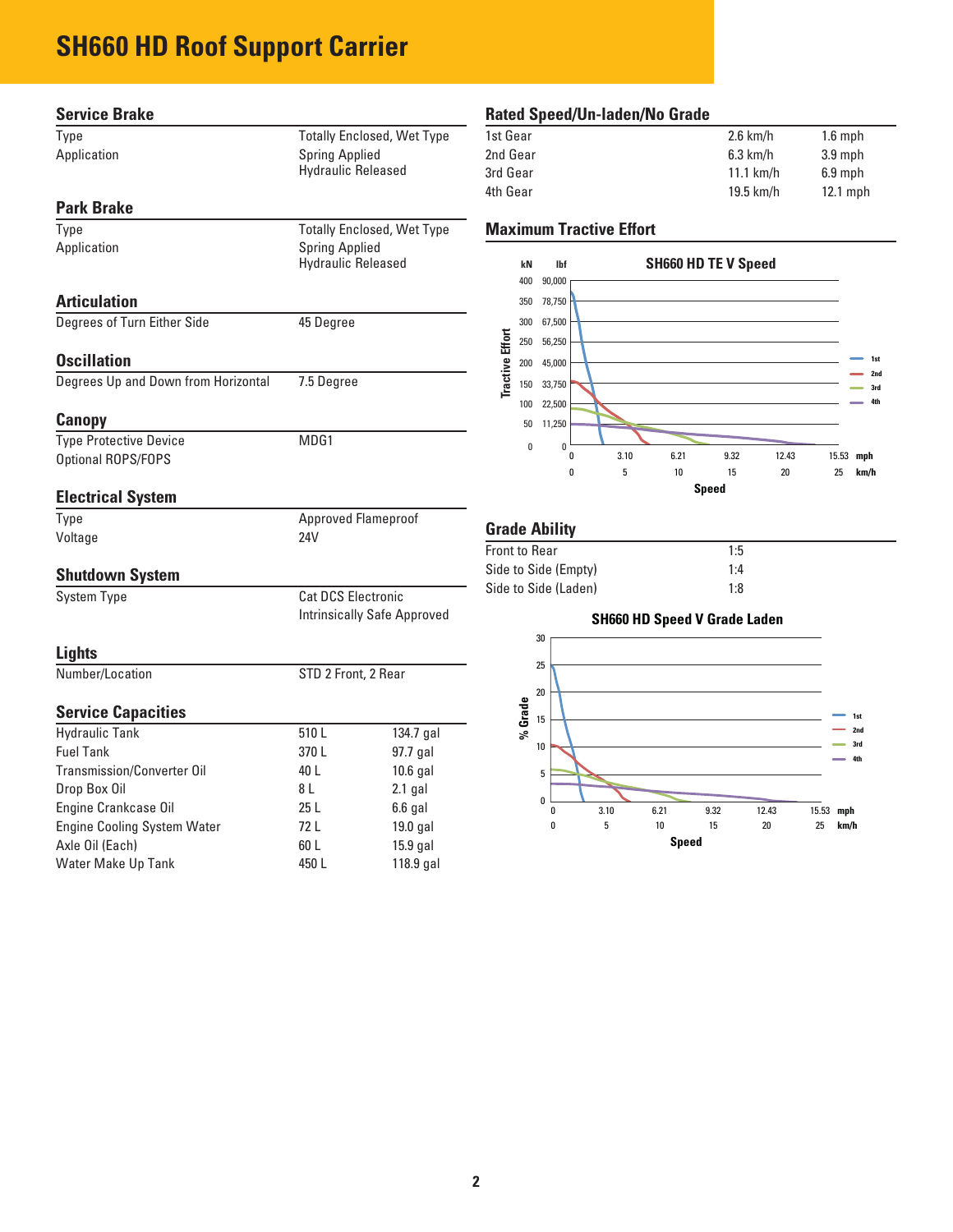## **SH660 HD Roof Support Carrier**







**5 6**

**3**

| 1 Width $-$                         | 3130 mm | 129.1 in  |
|-------------------------------------|---------|-----------|
| 2 Height - Top of ROPS              |         |           |
| <b>LOW Canopy Mount</b>             | 1980 mm | 78.0 in   |
| <b>MID Canopy Mount</b>             | 2050 mm | 80.7 in   |
| <b>HIGH Canopy Mount</b>            | 2120 mm | 83.5 in   |
| 3 Height - Top of Covers            | 1670 mm | 26.4 in   |
| 4 Height - Ground Clearance         | 340 mm  | $13.4$ in |
| 5 Length - Rear Axle to Bumper      | 3410 mm | 134.3 in  |
| 6 Length - Wheel Base               | 3620 mm | 142.5 in  |
| 7 Length - Overall with Fork        | 9940 mm | 391.2 in  |
| 8 Lift Height of Fork               | 670 mm  | 26.4 in   |
| 9 Turning Radius - Inside Dimension | 3120 mm | 122.8 in  |
| 10 Turning Radius Outside Dimension | 6740 mm | 265.4 in  |

**27° 16° 8**